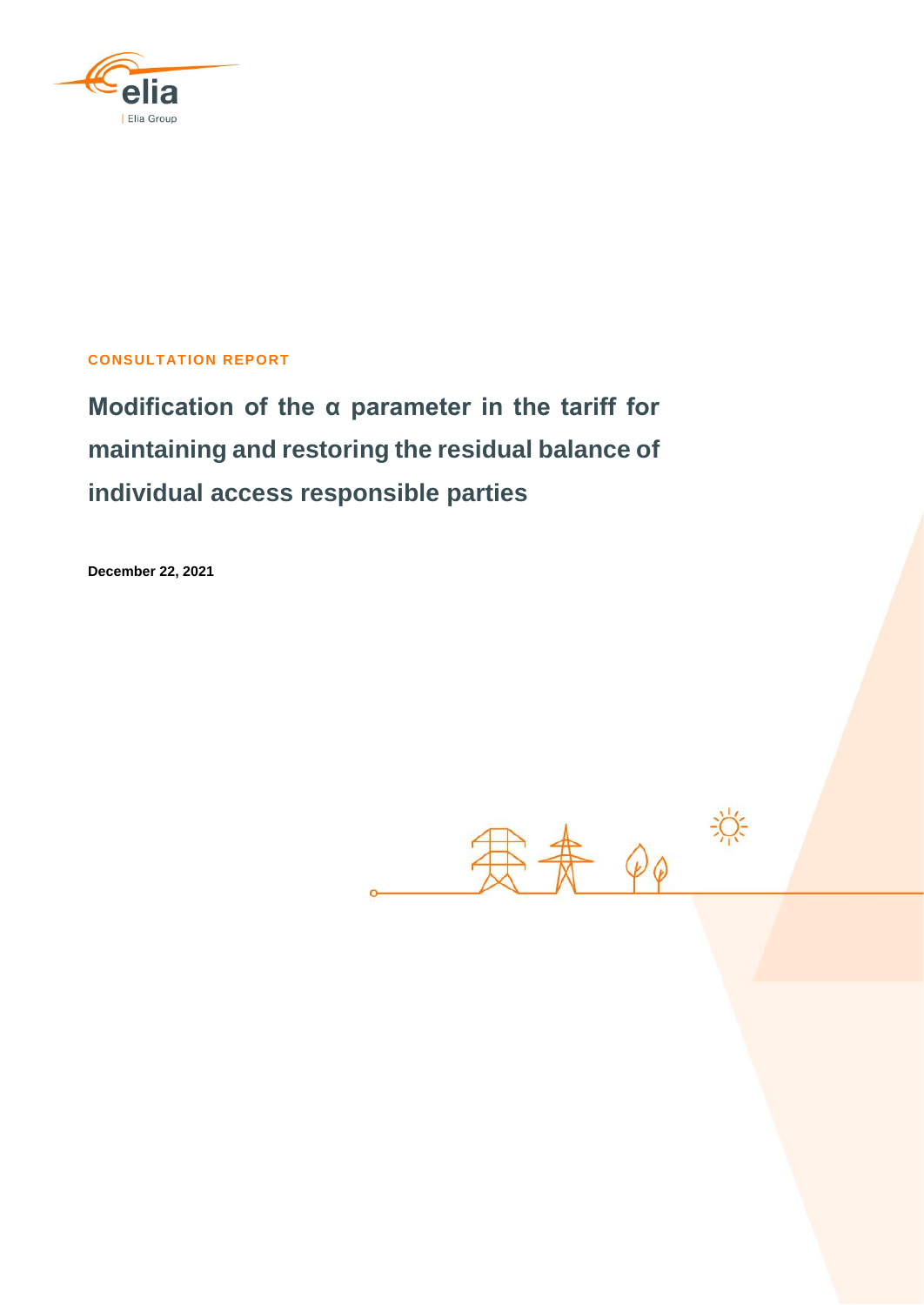# **Content**

| 3.  |  |
|-----|--|
| 3.1 |  |
|     |  |
|     |  |
|     |  |
|     |  |
|     |  |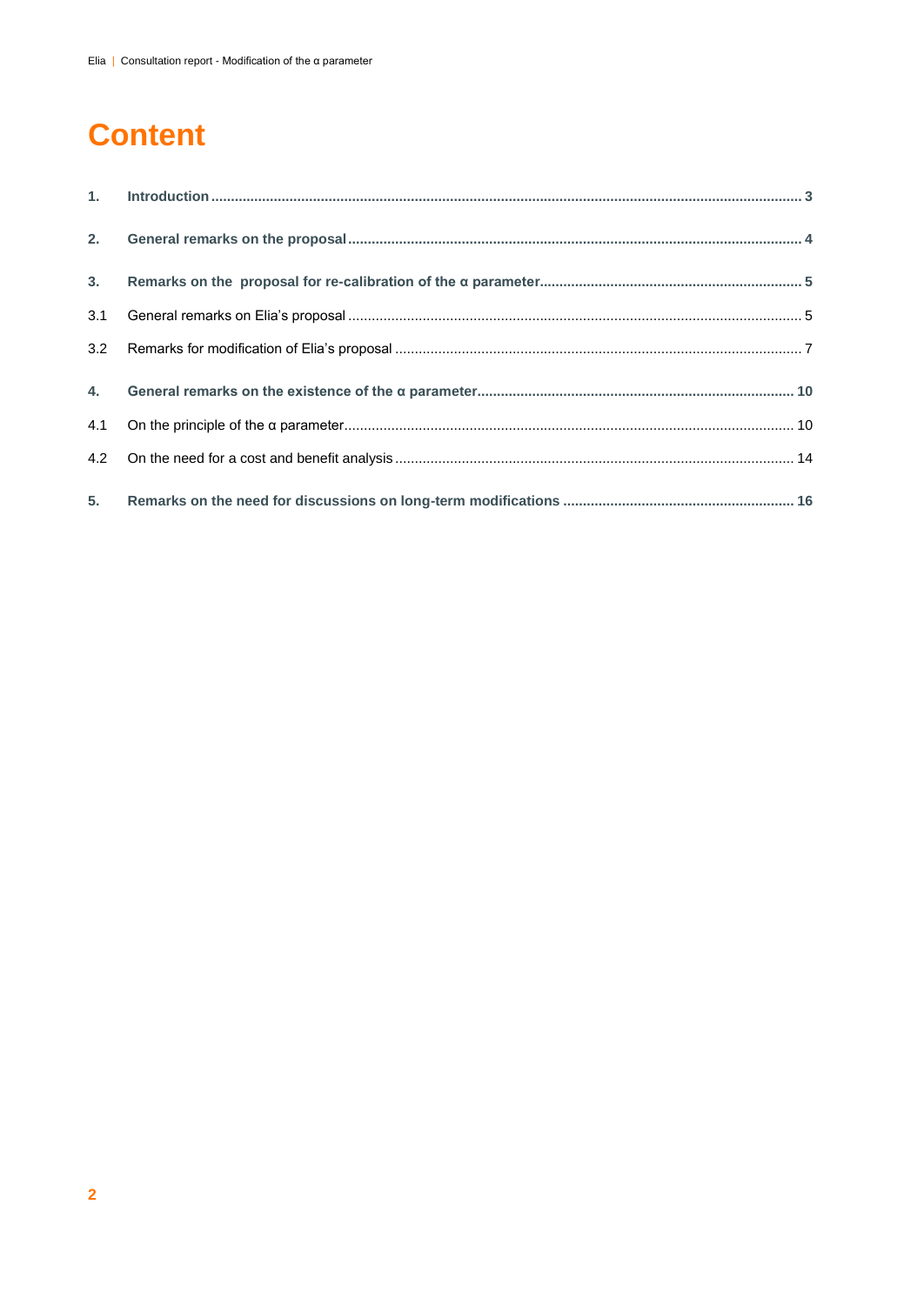# **1. Introduction**

Elia organised a public consultation on a modification of the α parameter in the tariff for maintaining and restoring the residual balance of individual access responsible parties. Elia proposes to introduce as soon as possible in 2022 a calibration parameter which tempers the α parameter during periods with elevated marginal incremental (MIP) or decremental price (MDP).

In the fourth quarter of 2021, Elia and stakeholders have engaged in bilateral meetings and workshops to discuss the elevated system imbalance costs and possible mitigation measures. During the workshop of October 11, 2021 stakeholders put forward the large contribution of the α parameter in the total system imbalance cost. Several stakeholders requested an assessment and potential revision (or even suspension) of the α parameter.

Following its assessment of the α parameter, Elia proposed a recalibration of the α parameter. Considering the current energy market context, with elevated system imbalance prices, **Elia proposed on a solution which can be implemented on short notice to maximize the effect for the market parties. Elia invited all stakeholders to submit comments and suggestions they may have on the document submitted for consultation. The consultation period ran from December 3, 2021 to December 17, 2021. During the consultation period, a workshop with stakeholders was planned on December 13, 2021 to present and discuss the proposal.** Elia communicated at the start of this workshop that the validated minutes of this workshop will complement this consultation report. Elia received seven answers on its public consultation:

- **BEE**
- ODE
- EDORA
- BOP
- FEBELIEC
- FEBEG
- NEXT KRAFTWERKE

All responses are non-confidential and will be published on the consultation page. This report collected all comments and feedback from the market parties received via mail together with Elia's answers. In addition to the consultation report, Elia will publish the reactions of the market parties on its website.

**Elia understands that the majority of the respondents agree with Elia's proposal for a recalibration of the α parameter (BEE, FEBEG, ODE, EDORA), at least as a short-term solution while continuing fundamental discussions on the α parameter and the general balancing market design in general.** However, other market parties requested a modification of the proposal for recalibration (BOP), raise fundamental objections (Febeliec) or reject the proposal (Next Kraftwerke). Nevertheless, Elia submitted this proposal, as presented to the stakeholders, for approval to the CREG on December 22 because it is convinced that its proposal is a robust short-term improvement of the α parameter:

 with no or limited impact on the system security while reducing the imbalance costs for BRPs. This responds to the requests of a large amount of market parties for which Elia engaged in workshop discussions;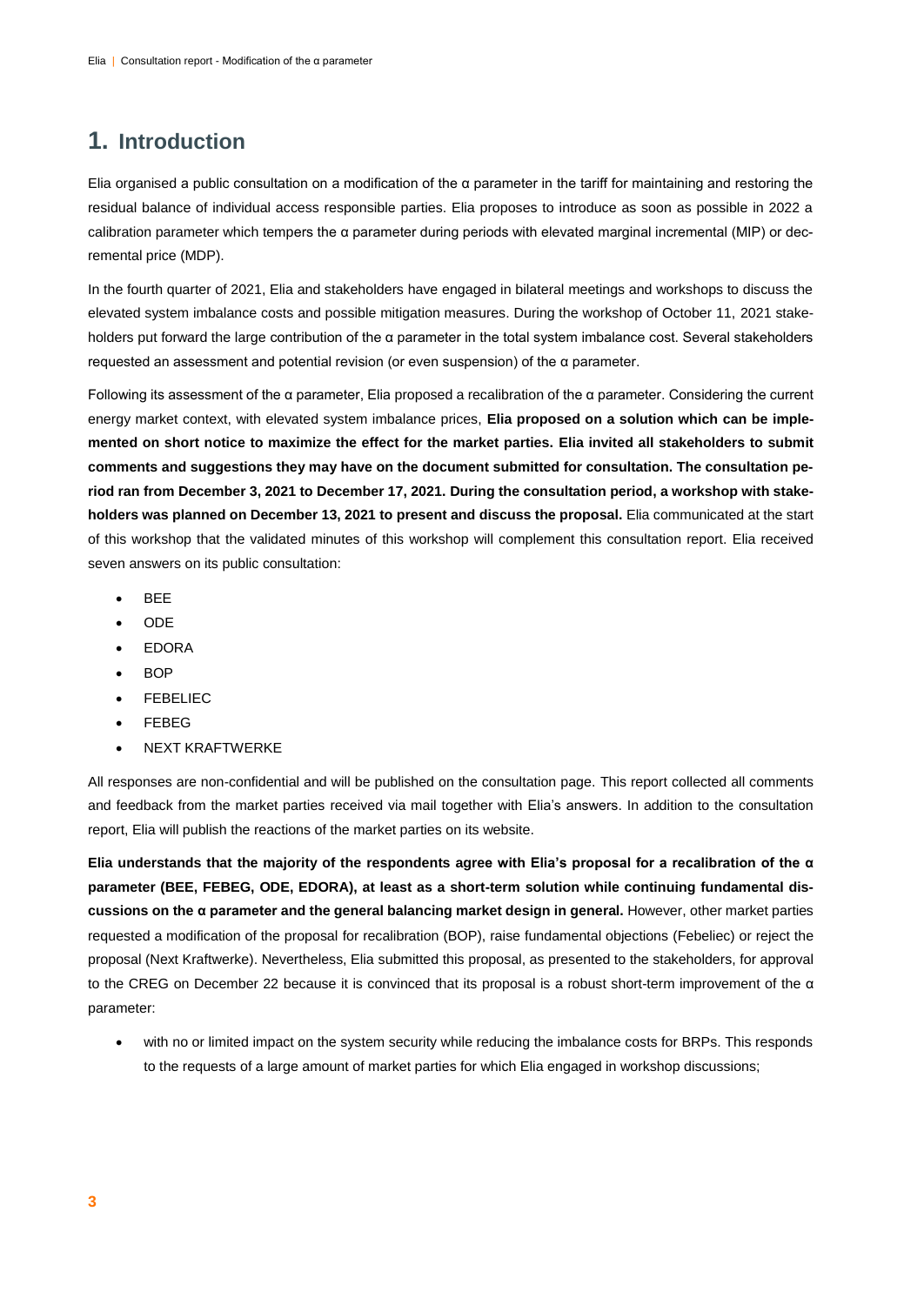without prejudice to the outcome of further discussions to take place with market parties on the balancing market design and the role of the α parameter.

## **2. General remarks on the proposal**

- FEBEG appreciates the workshops organized by ELIA and stresses the need of a good and transparent collaboration between ELIA and the market parties to address their concerns in the current context of very high imbalance prices.
- While the consultation period for the present proposal is rather short, FEBEG considers that this shorter period is fully justified considering the significant impact of the high imbalance prices on the market and the sense of urgency expressed by different market parties (amongst which FEBEG) for addressing the issue.
- EDORA writes that *« EDORA remercie Elia pour la proposition de recalibrage du paramètre Alpha soumise à consultation, fut-ce dans un laps de temps exceptionnellement court justifié par l'urgence des mesures d'at*ténuation à prendre pour limiter les pénalités de plus en plus importantes supportées par les BRPs lors des *déséquilibres du système ».*
- Lastly, Febeliec wants to stress that it cannot accept a consultation period of only two weeks for a modification with a potentially major impact on the Belgian balancing market, in the short and possibly also long run. Febeliec insists that consultation periods run for at least four weeks, in order to allow the concerned parties to also consult their members. Moreover, the proposed modification is not a minor modification but a fundamental shift in the approach towards the balancing market and as such should in any case not be taken lightly.

Elia recognizes the importance of a good and transparent stakeholder collaboration. On request of the stakeholders, it already organized two workshops on this subject, i.e. on October 10 and December 13, 2021, and one other on the subject of the real-time price to come on January 20, 2022. As explained during the workshop on December 13, the formal consultation period is brought exceptionally to a period of two weeks following the request of taking urgent action by several market parties. Elia believes that an implementation on the short-term maximizes the gains of the proposal, in view of the high imbalance prices witnessed this winter period.

 On the consultation documents, Febeliec wants to stress that the request to modify the alpha parameter did not come from all market parties, but only from the BRPs, and that Febeliec voiced strong concerns about reducing price signals for BRPs (while being open for alternative solutions that give at least similar or better incentives to BRPs to remain balanced).

Elia takes note of this remarks of Febeliec and will take this into account in its future communications. Elia notes that in its proposal, the incentive for BRPs to remain balanced (or help the system) is expected to remain sufficiently high with the proposed recalibration (cf. other answers in this document).

 Febeliec wants to highlight that the revenues from the alpha component are not distributed to the Elia shareholders, but are put on a regulatory account and returned to the grid users through the grid tariffs, in essence reducing the amount grid users have to pay for the system, including the reservation of balancing capacity.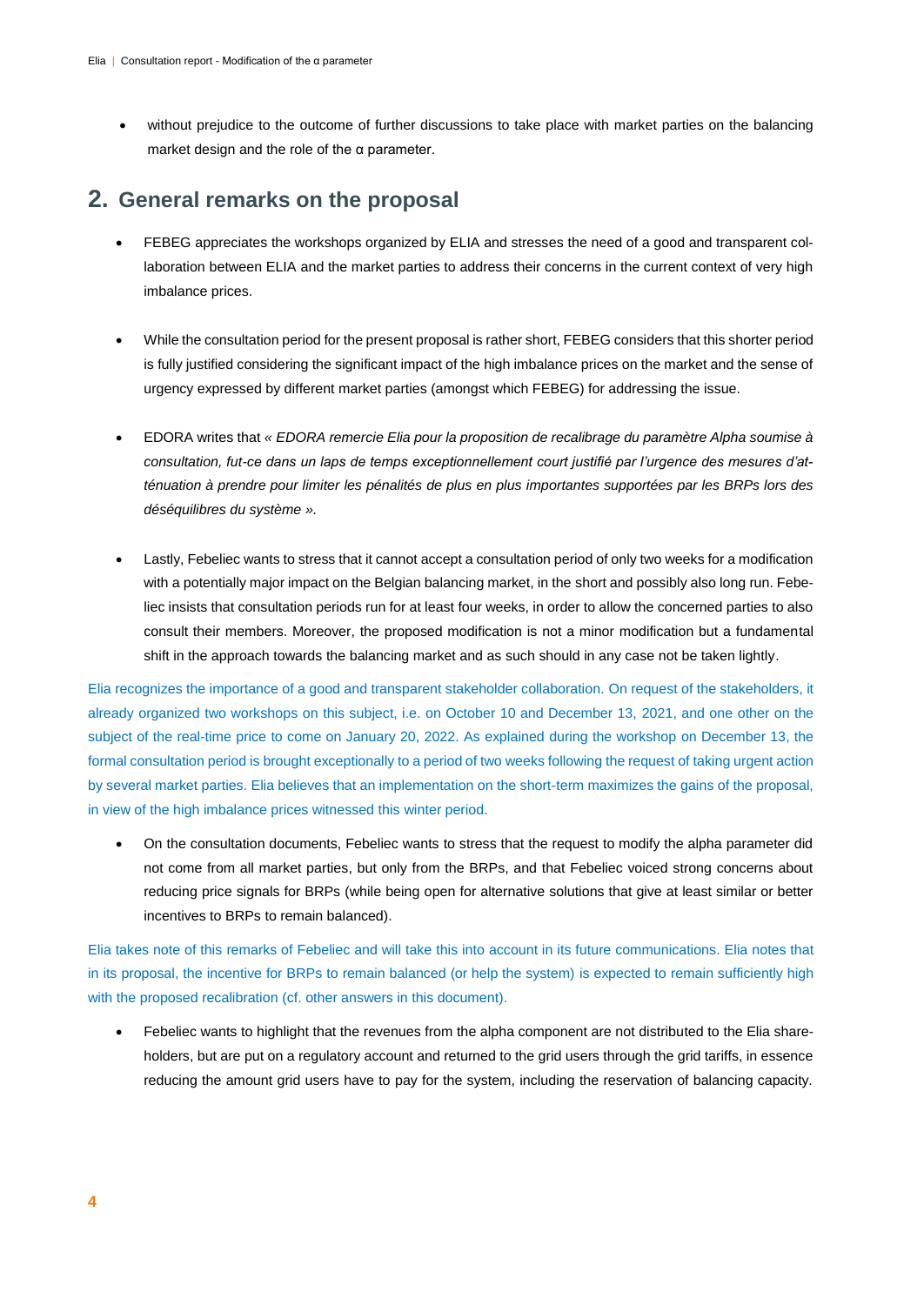As recurring important negative effects on the system imbalance will negatively impact the grid users through potentially higher capacity reservations, it is important not to forget this aspect.

Febeliec wants to highlight that BRPs are not automatically exposed to increased costs because of the alpha component. Indeed, if the portfolio of a BRP is balanced, there is a zero exposure to the alpha component. Alternatively said, if BRPs are subject to the alpha parameter, this automatically implies they were not in balance and this in the wrong direction (not helping the system).

Elia confirms both elements brought forward by Febeliec.

 Febeliec would further also like to reiterate its long-standing comment on the allocation of the costs of the reservation of balancing capacity to the BRPs instead of the grid users. If done in an intelligent way (e.g. linked to their imbalance positions), this could also give an additional signal to BRPs to ensure that they keep their perimeters balanced, in effect reducing the residual imbalance for Elia.

Elia takes note of this remark of Febeliec but considers this remark out of the scope of the current proposal aiming for a recalibration of the α parameter as a solution which can be implemented on short-term to affect the elevated imbalance costs of BRPs.

 ODE makes an additional remark for Elia to take into consideration. On page 3 in the guiding document "20211206\_Proposal-Alpha-Recalibration-nl" is mentioned: "Voor de productie van zonne-energie (met steunmaatregelen van maximaal 450 euro/MWh) wordt aangenomen dat deze momenteel geen substantiële rol speelt bij impliciete balancering, gezien het gedecentraliseerde karakter ervan" ELIA assumes that solar power does not play a substantial role in implicit balancing, as solar installations have a decentralized character and there is sometimes high operational support. We believe there is a high potential for solar power to participate in implicit flexibility by reducing production when prices are negative. Recent and future installations have limited to no financial hindrances for participation and for older installation with higher support levels, we will ask the Flemish government to analyze the benefits of a (partial) refund of lost operational support due to participation in flexibility. We want to add that while a lot of solar capacity is distributed, the 1248 biggest installations represent about 20% of the installed solar capacity in Flanders (862 MW out of 4214 MW), with a minimal capacity of 250 kW for these installations. We believe that if the correct market conditions are set, sector-wide participation could follow once a critical market volume is reached.

The remark of ODE confirms Elia's assumptions taken in the determination of the current imbalance price thresholds used to calibrate the α parameter. Elia agrees that this assumptions relates to the current market conditions and does not want to exclude on longer term the participation of solar capacity in the balancing time frame. Elia welcomes initiatives which facilitates the participation of flexibility in the market. Elia also refers to its proposals on its consumer-centric market design to facilitate the participation of local flexibility.

## **3. Remarks on the proposal for re-calibration of the α parameter**

## **3.1 General remarks on Elia's proposal**

 BEE specifies its position as "BEE ondersteunt het voorstel om de impact van de alfa-factor bij hoge onbalansprijzen te beperken."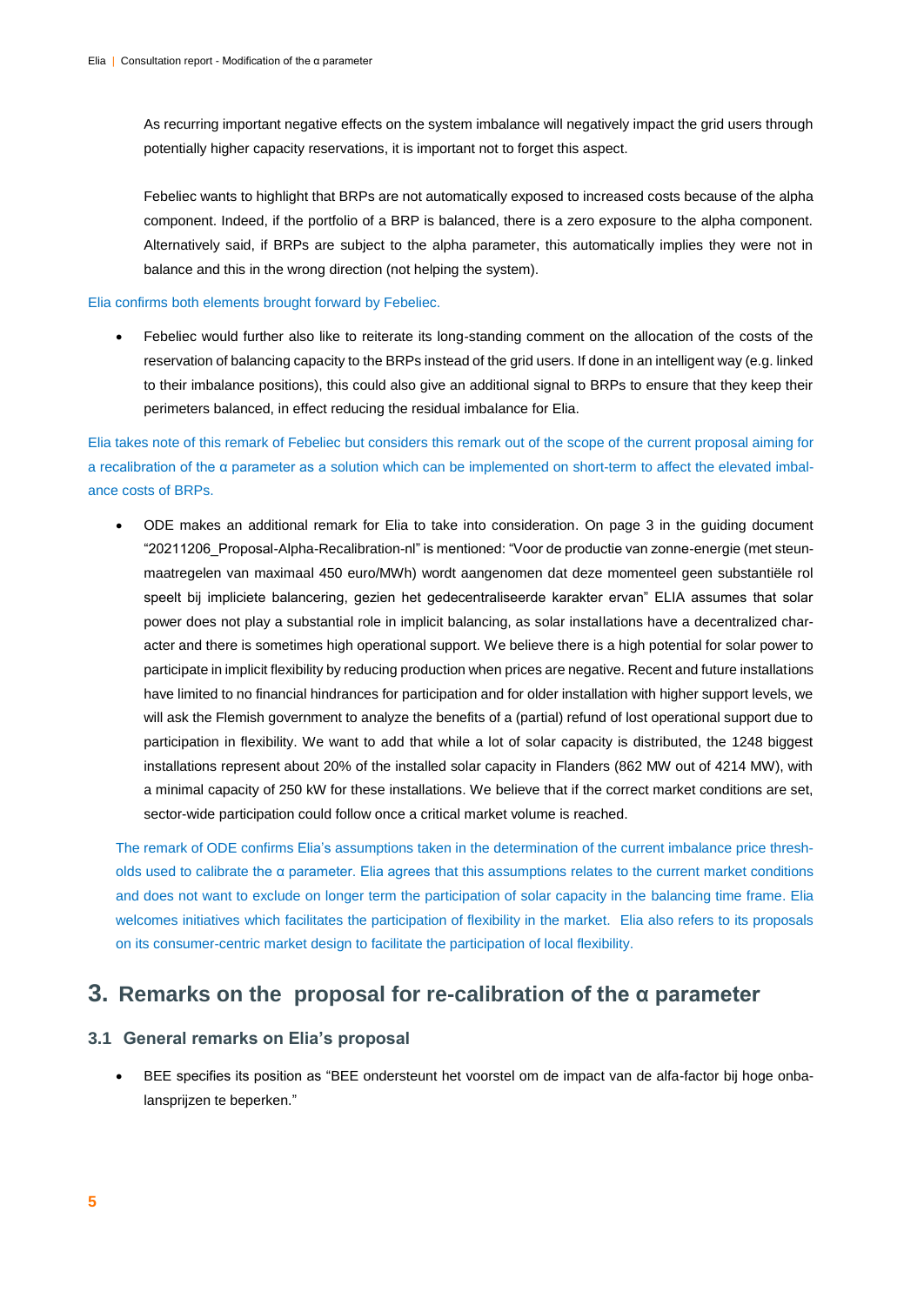- EDORA specifies its positions as « dans cette attente [*cf. other remarks of EDORA in this consultation report*], EDORA espère qu'Elia pourra effectivement procéder, dans les meilleurs délais, au recalibrage envisagé. »
- ODE welcomes the constructive approach of Elia to make a compromise 'short run' proposal that is expected to lower the balancing costs in the short term. We do, however, regret that the α-parameter hasn't been brought to zero, at least until further evaluation of the costs and benefits has been performed [*cf. other remarks of ODE in this consultation report*].
- FEBEG nevertheless [*cf. other remarks of FEBEG in this consultation report*] appreciates the efforts of ELIA to quickly adapt the alpha component in order to reduce its overall impact on the BRPs given the currently difficult market circumstances. As such, FEBEG accepts ELIA's proposal for the recalibration of the alpha parameter as short-term solution.
	- o FEBEG confirms the figures on the overall impact of the alpha component as presented by ELIA during the 2 workshops on the imbalance costs: on average, the alpha component represents 25% of the imbalance costs; the cost of the alpha component has increased from 1.9 million euros in 2019 to 19.2 million euros in 2021 (YTD); the impact of the recalibration of the parameters means a delta of ~7 million euros if applied in 2021 (YTD).
	- o FEBEG appreciates the efforts of ELIA to come up on a short notice with a proposal to recalibrate the alpha component and thanks ELIA for proposing a quick implementation timeline for the entry into force of the recalibration parameter with 01/02/2022 as go-live date.
	- o As the proposed recalibration of the parameters has a positive impact on the BRP's balancing cost, it is absolutely necessary to implement it as soon as possible: the recalibration removes the costs for which it is already clearly demonstrated that they have no incentivizing effect on the behaviour of the BRP's.

Elia takes note of the support of FEBEG, ODE, EDORA and BEE for its proposal of a recalibration of the alpha component as a short-term solution and to move on with the implementation of the proposed recalibration as soon as possible as it helps relieving the elevated imbalance cost for BRPs.

 On the proposal of the modification of the alpha parameter in light of the recent increase of the revenue of Elia from this component, Febeliec has some fundamental objections [*cf. also other remarks of Febeliec*].

## Elia takes note of the objections raised by Febeliec. It refers to the answers elaborated in Section 3.2 and 4 of this report.

 Next Kraftwerke appreciates the drafting of the annex document that the alpha parameter brings substantial benefits to Elia in terms of a more reliable system, but we do not think that this document serves as proof that the alpha parameter has the desired beneficial impact. We rather think that no additional alpha parameter is needed to stimulate the BRPs to balance their portfolio. In particular, the alpha factor increases the cost of renewable portfolios which cannot be desired considering that the goal is to achieve even larger shares of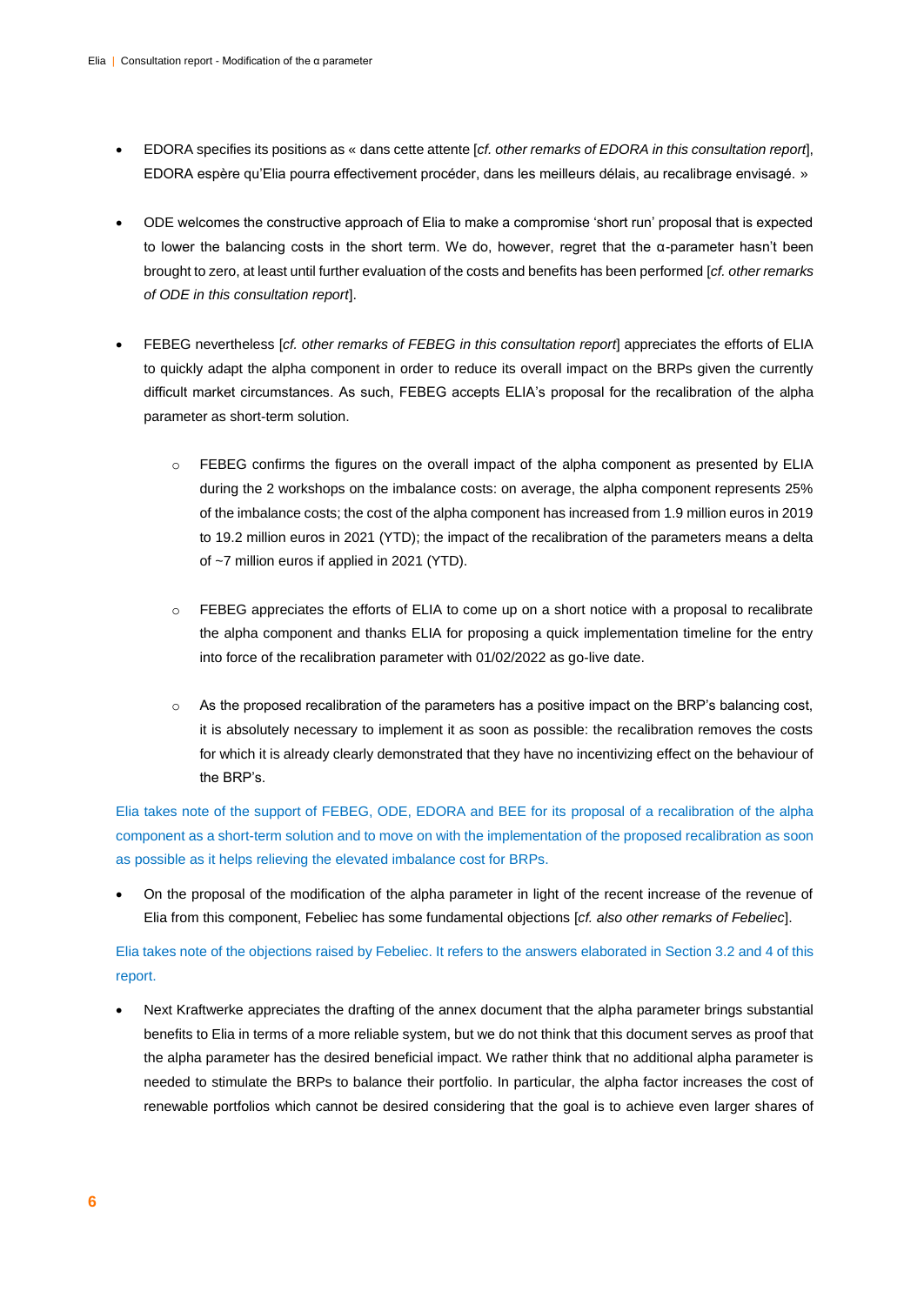renewables in the future. Next Kraftwerke therefore rejects the current proposal. Next Kraftwerke proposes the complete abolishment of the alpha parameter-at least for the period of increased electricity and imbalance prices.

Elia takes note of rejection of the proposal by Next Kraftwerke. Elia would however like to clarify that the objective of its analysis was to conduct the assessment of the α parameter in view of a short-term solution to mitigate increasing balancing costs, as requested by the BRPs. With its assessment, Elia did not only explained the reasons for the elevated impact of the α parameter on the balancing cost in 2021, it also confirmed the relation between market reaction and imbalance prices, i.e. supporting the use of an α parameter to incentivize market players to balance their portfolios.

Elia wants to remark that a full phase out of the alpha component would require further discussions with the market (in which Elia is currently engaged with the organized workshops) but it cannot be expected that these discussions result in an agreement on the very short-term considering the different positions of the market actors (as demonstrated in the answers of this consultation and the reactions received during the workshop). Elia refers to the answers in Section 4 and 5 of this report concerning the discussions on the long-term evolution of the α parameter and the balancing market.

 BOP supports a swift response of Elia to modify the alpha parameter in the short term in an attempt to address the rising imbalance costs as observed during the last couple of months, as it is in the interest of society to keep the balancing costs under control, to avoid energy price increases. The modification as proposed in the document under consultation, with some improvements as suggested in the comments below, is a good step in the right direction, but considered by BOP as only a first step in a long-term solution towards a more performant flexibility market.

Elia takes note of the conditional support of the proposal by BOP. It refers to Section 3.2 of this consultation report what concerns the improvement for the re-calibration of the α parameter, and Section 5 of this consultation report what concerns the long-term solutions.

### **3.2 Remarks for modification of Elia's proposal**

- BOP suggests to extend the analysis and justification of the modification of the alfa parameter based on the difference between the spot prices and the imbalance prices, and not the imbalance price as a stand-alone parameter, as it is a better proxy for the imbalance cost and it corrects for the impact of external factor like gas prices and CO2 prices<sup>1</sup>.
	- o In the analyses supporting the modification, the total value of the alfa parameter is assessed for a large period of 2020 (11M€) and compared to the same period in 2021 (19.2M€). Elia considers this total value as measure for the impact of the alfa parameter on the imbalance cost. The proposal for

-

<sup>&</sup>lt;sup>1</sup>An imbalance price of 250 EUR/MWh is high when day-ahead prices for that timeframe were 50 EUR/MWh, but low when they were 300 EUR/MWh.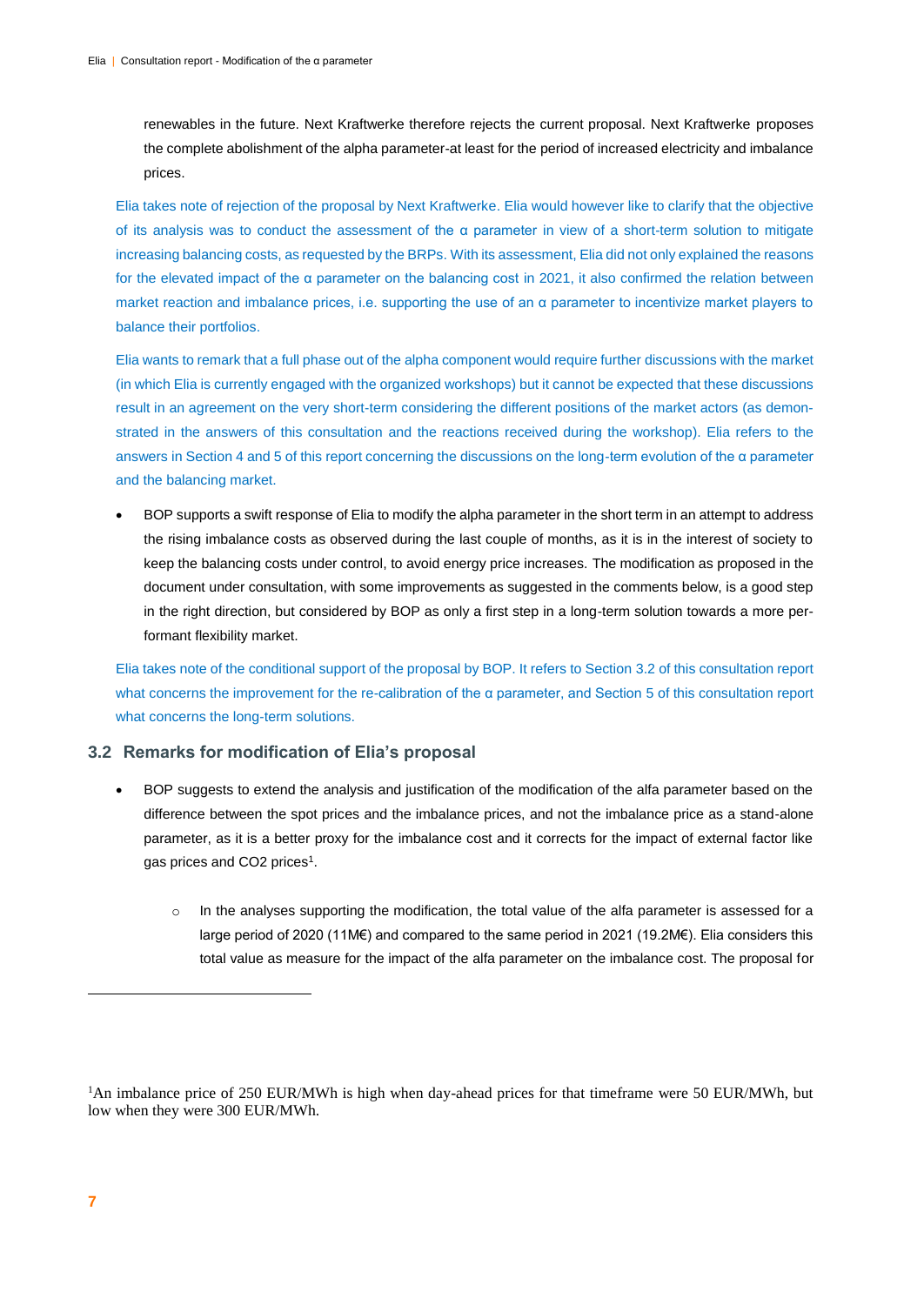the alfa parameter modification introduces a calibration parameter CP to match the total value of both periods: 10.1M€ in 2020 and 12.2M€ in 2021 after recalibration. In this respect, it is important to distinguish the imbalance cost for a BRP from an imbalance invoice sent to the BRP:

- the imbalance price is the amount of EUR/MWh a BRP must pay or receive for its imbalance volume;
- the imbalance invoice is the amount the BRP needs to pay to Elia as a result of an imbalance volume and the corresponding imbalance price. It is the difference in the volume produced in real-time vs. the forecasted volume, multiplied by the imbalance price, and is a result of an imperfect forecast;
- the imbalance cost on the other hand is the difference between the revenue in day-ahead with a perfect forecast (of the volume) and the revenue in real-time. A positive imbalance invoice (i.e. payment from BRP to Elia), does not necessarily mean a positive imbalance cost (i.e. the BRP made a loss because of its imperfect forecast). Elia is using the imbalance invoice in its analyses. But to gain better insights in the effectiveness of the alfa-parameter, and ultimately integrate the right incentives to the BRPs in the design, the analyses should include the imbalance cost to the BRPs.
- $\circ$  A good proxy for the imbalance cost is the difference between the spot prices (DA and/or ID) and the imbalance price, as this parameter is commonly used in the market. We urge Elia to include this imbalance cost parameter in the analysis that needs to support the short-term modification of the alfa-component and tuning of the calibration parameter, as it will better match with commercial practices that will not change overnight. This introduces a better correlation between the alfa parameter and the balancing market dynamics of today. Furthermore, it does not reduce the incentive to the BRPs to continuously improve their position between day-ahead and real-time, as the alfa parameter still functions as an adder to the imbalance price. In the long term revision, it can be further investigated how the common commercial practices can be improved and adopted to further enhance the performance of the balancing market.

Elia thanks BOP for the suggestions to improve the assessment and calibration of the α parameter. However, Elia is not yet convinced it should build its analysis on the imbalance costs as suggested by BOP. Elia understands the final imbalance cost for some BRPs can be impacted by contractual / commercial practices but Elia doubts if this should impact the calibration method of the  $\alpha$  parameter. To Elia's understanding, market parties should strive to optimize business operations in view of adequate day-ahead, intra-day and real-time price signals reflecting the demand and supply conditions of the market. Furthermore, Elia is not aware of market parties' bilateral agreements and further digging into this topic, as well as the suitability of the calibration, would require time and resources which would jeopardize the implementation of the proposal on the short-term.

Elia also believes that the indicator it uses to study and calibrate the α parameter is well chosen to assess the impact on the balancing market (taking into account the transfer from BRPs with a short portfolio to BRPs with an excess portfolio). Note that it also used by FEBEG as an indicator in its presentation during the first workshop (October 10,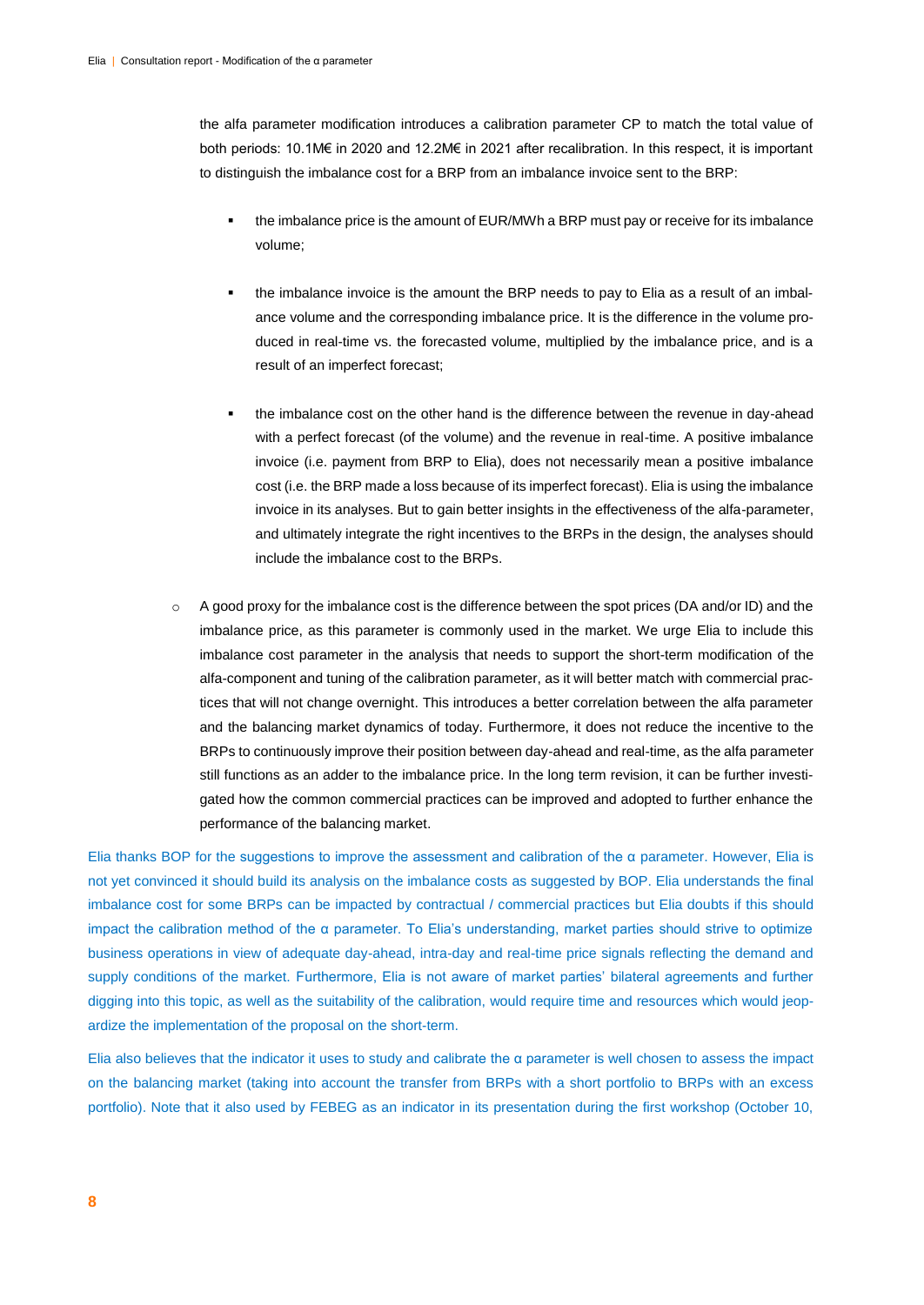2021). An analysis of the cost for BRPs would result in additional complexities as the imbalance cost would be different per BRP without necessarily contributing to insights which may improve the calibration of the α parameter.

Finally, Elia reminds that the imbalance price should provide an incentive for BRPs to balance the portfolio in real-time, irrespective of the conditions in the day-ahead (cf. also discussions on the balancing obligations). With its current proposal, Elia wanted to include a calibration component which reduces the effect of the α parameter when the α parameter already reaching very high (or very low in case of system excess) of imbalance prices. As explained in its assessment, Elia believes the effectiveness of the measure is reduced during these periods, as most available flexibility is likely to be activated.

 BOP understands that the recalibration is purely based on a comparison between 2020 and 2021. A correction factor is introduced to make sure that the imbalance cost (actually it is the imbalance invoice) in 2021 is limited to the imbalance cost of 2020. What justifies this choice?

Elia does not agree with BOP's understanding of the approach followed by Elia. Elia proposed recalibrating the  $α$ parameter as its assessment shows that the α parameter is expected to become less effective at elevated imbalance prices, i.e. when the price is sufficiently high to incentivise BRPs to balance their portfolio. Indeed, Elia thinks the  $\alpha$ parameter is the most effective when facing low imbalance prices during high system imbalances, rather than when facing high imbalance prices during high system imbalances. µ

The impact assessment conducted by Elia, which is not the same as an objective function, confirms that this relieves the effect of the increasing imbalance prices, and brings back the impact of the  $\alpha$  parameter on the total imbalance costs to the levels of 2020. This indicates that the measure serves its goal and targets specifically exceptional price peaks (as witnessed in 2021) without harming the incentives during low / mid price levels (cf. examples presented in the annex of the consultation). Note that Elia's main objective is to ensure that appropriate incentives are maintained for the BRPs to balance their portfolio.

 BOP suggests for a correction for external factors : the current analysis only provides data on the level of the imbalance price in €/MWh. The market context in 2020 and 2021 is however significantly different with rising energy and CO2 prices, which are reflected in the imbalance bids and thus the imbalance price. To analyse the effectiveness and suitability of the alfa-parameter it is important that these external factors are neutralized before qualitative conclusions can be made. This can be done by using the same proxy for the imbalance cost to the BRPs, i.e. the difference between the spot prices and the imbalance prices.

Elia refers to its previous answers and is not convinced that the calibration of the α parameter should be made a function of the day-ahead price or be corrected for it. As well during very elevated and very low day-ahead prices, it seems to still be justified to reduce the α parameter if imbalance prices are already sufficiently high to incentivize the activation of flexibility.

 On the proposed changes, Febeliec, especially in light of the current high price levels on the day-ahead market, wonders whether the proposed values of 200 and 400 €/MWh are proportional and not too low. Febeliec wants to insist that, as also confirmed during the workshop, Elia did not show there was no additional reaction beyond the 400€/MWh threshold but rather that there were not enough data points to draw statistically relevant conclusions from them (while showing even stronger market reactions than at the 400 €/MWh level, even under less frequent occurrences). As also mentioned during the workshop, the most market reaction, insofar capable to react under the conditions of the balancing products, would be at the level of VoLL, which is far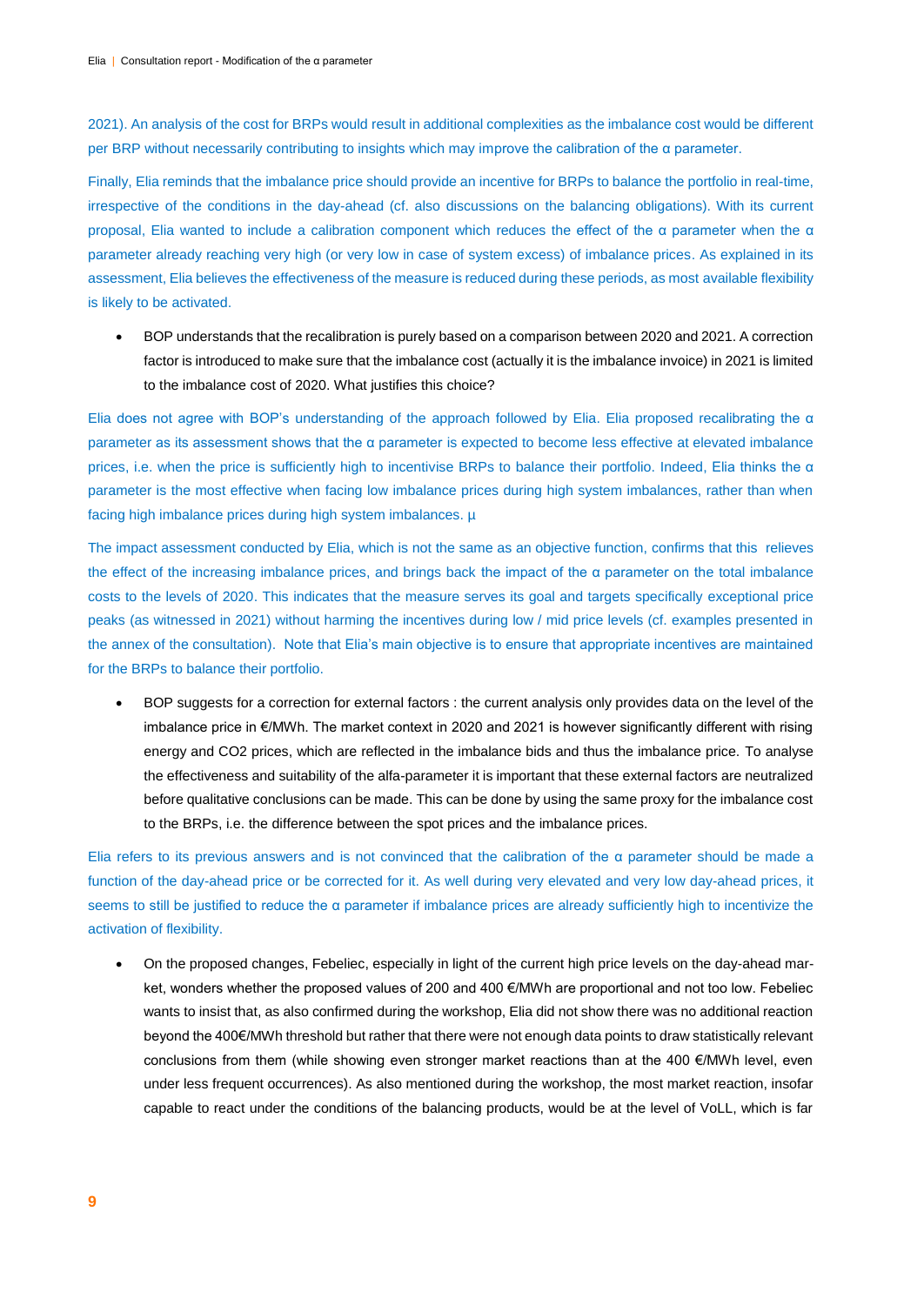from being reached. The same applies to the level of the price caps on the balancing market, which are much higher. Moreover, while Elia shows that this recalibration would have reduced the alpha parameter revenues in 2021 to the level of 2020, Febeliec does not agree that this is the goal function. The mission of Elia is to maintain the system in balance and overall alpha parameter revenues should be irrelevant from that perspective and definitely not a driver for a modification of the alpha parameter as the goal is not to generate tariff revenues but give an incentive to BRPs (and revenues to be returned to the tariffs in any case).

Elia wants to clarify that its analysis shows that most market reaction is obtained below the proposed thresholds. Additional market response is indeed observed at higher price levels (but the higher the price level, the lower the statistical relevance due to limited observations). Elia also refers to the fact the observations on market reactions are confirmed by comparing two different methods (on observing system imbalance reductions and the schedules of large generation / storage units), as well as observations with other studies on market reaction in the day-ahead market (cf. E-CUBE looking at day-ahead market prices for the construction of the calibration curve of the strike price for the Belgian CRM). It therefore thinks the thresholds are justified.

Elia also stresses it does not propose to cap the imbalance prices, nor to reduce the maximum value of the α parameter. It only proposes to temper the alpha at periods where imbalance prices are sufficiently high In periods with high system imbalances and low flexibility, imbalance prices will still rise above 300-400 € and up to the current FRR activation price limits. It is in this price range that Elia doubts that the α parameter brings large additional contributions to the balancing incentives of BRPs.

Finally, Elia also wants to refer to its answer to the previous question clarifying that bringing back the impact of the  $\alpha$ parameter to the level of 2020 is not the objective function of the calibration.

# **4. General remarks on the existence of the α parameter**

#### **4.1 On the principle of the α parameter**

 Febeliec wants to stress explicitly that the mission of Elia is to maintain the system balanced and not minimize exposure of BRPs to the balancing price. In light of the trend of an ever more short system in the balancing timeframe, one could easily also argue that the alpha parameter should be even more strengthened.

Febeliec wants to highlight it is important to look at the *raison d'être* of the alpha component. The (original) alpha component was introduced because observations at the time of its inception showed that BRPs did not sufficiently (or sufficiently fast) react to imbalances in their perimeters and this for extended periods, thus quite negatively impacting the Elia ACE. Elia is of course only responsible for the residual imbalances, but at that time, the observation was that apparently the Elia imbalance tariff was in itself not giving a sufficient price signal to the BRPs. In order to create an extra incentive for BRPs to balance their own perimeters and reduce the residual imbalances, an alpha component was introduced once a certain threshold of imbalance was exceeded. Based on lessons learned, the alpha component was later strengthened in order to give an even better (faster increasing) price signal to BRPs. Looking at recent balancing market observations, Febeliec can only conclude that Elia is facing ever more often important imbalances (shown a.o. by the more frequent triggering of the alpha parameter). Alternatively stated, this indicates that BRPs collectively ever less succeed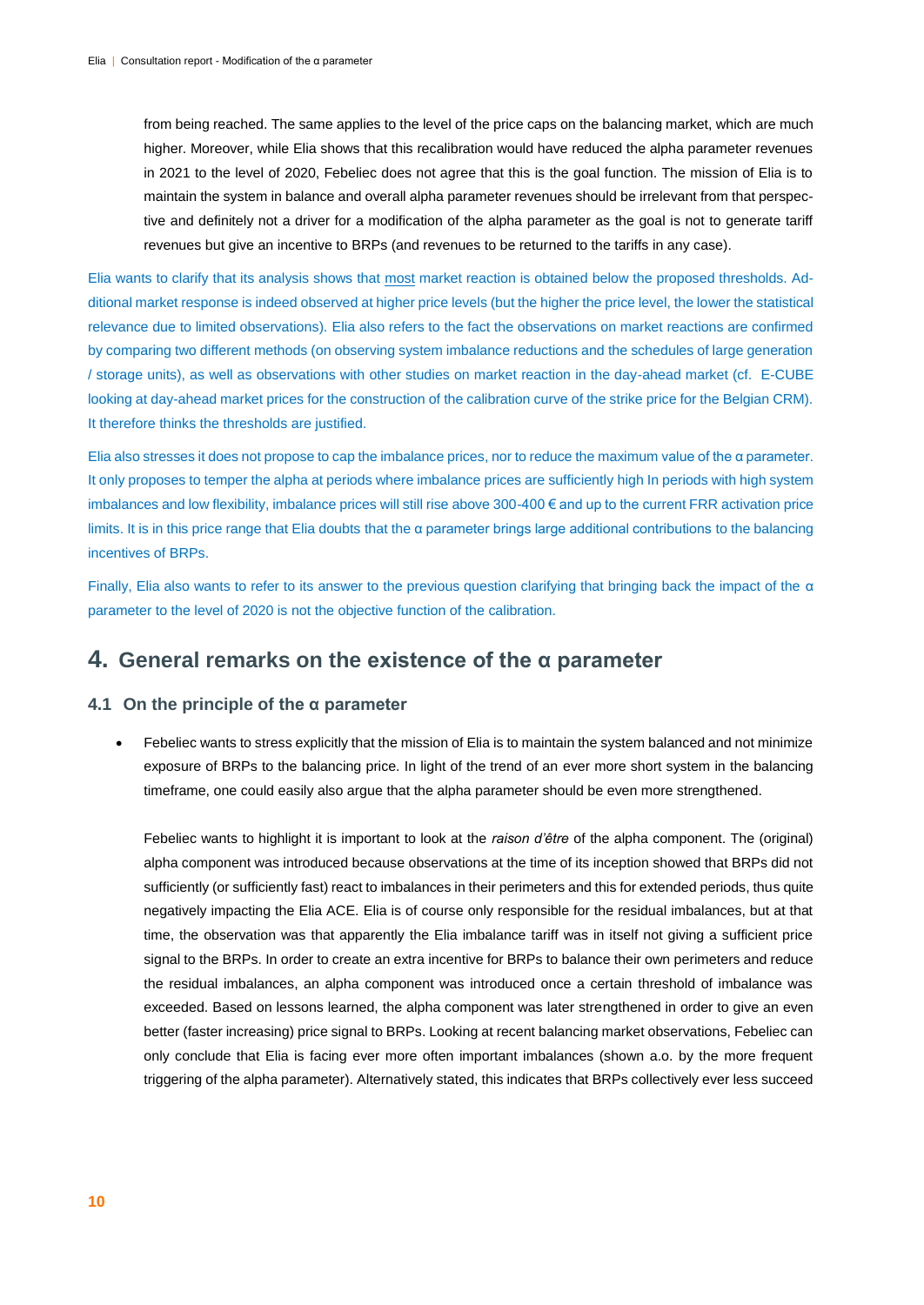to balance their perimeters and force Elia to cope with ever larger residual imbalances. It has also been shown by Elia that the Belgian system is showing a trend of becoming structurally short in the balancing timeframe.

As such (cf. previous remarks of FEBELIEC), and in order to give the best possible incentives to BRPs to maintain the balance in their perimeter (or help the system, at the condition that they can return to a neutral position whenever the system would need so), Febeliec does not support a modification (reduction) or abolition of the alpha parameter, but would rather argue for a stronger signal to BRPs (whether through the strengthening of the alpha parameter or some other, potentially additional, measures). Febeliec wants to stress again that a balanced BRP is not exposed to the alpha parameters, nor is a BRP helping the system, and neither are BRPs collectively remaining under the alpha threshold; only when BRPs collectively create an important imbalance, the alpha component is triggered to give an additional signal.

Elia agrees that the purpose of the α parameter is to stimulate BRP's reaction in case of persistent, large system imbalances and shares the concerns of Febeliec about a (risk of) increase of the system imbalance over time if BRPs to not take adequate actions, particularly in view of increasing variable generation such as wind and photovoltaic power. Nevertheless, the α parameter should remain an incentive to react and not be a mere penalty applied if the market reaction is insufficient to balance the system during periods where flexible means are unavailable to the market.

 Next Kraftwerke comments that in a good functioning system, flexibility is continuously traded back & forth to balance portfolios in the Day-Ahead (DA) market, the Intraday (ID) market and finally by responding to the imbalance price. In our opinion the alpha parameter creates a distortion in this balance, since flexibility could be reluctant to offer their flexibility to the DA and ID market if they can benefit from postponing the flexibility decision to real-time being strongly incentivized by the alpha parameter. This leads to an inefficient use of flexibility, allocated to speculation on the imbalance price, rather than an enabler for larger shares of to-bebalanced renewables in the system. This hurts renewable energy traders, who are paying the bill of this parameter (i)through a less liquid intraday-market (where alpha-based premiums can also be factored in) to timely balance their portfolio and (ii) through correlation of the system imbalance and forecasting errors on renewable power production.

Next to this, the alpha parameter disconnects the imbalance prices from reserve power energy prices. As a reaction in "reactive balancing" is awarded the alpha parameter, revenues in the imbalance market artificially exceed reserve power activation revenues, systematically favoring imbalance speculation over nominating flexibility as reserve power Energy Bids. This disconnection conflicts directly with the goals of increasing the liquidity in the Belgian reserve power markets, and more efficient reserve power markets.

Concerning the argumentation brought forward to justify the alpha factor it is important to note that an increasing reaction during periods with an alpha factor does not prove the positive impact of the alpha factor but can equally just show that :

- $\circ$  flexibility that might be activated earlier is withold for the period of the alpha factor.
- o an increasing reaction in reactive balancing that is supposed to be triggered by the alpha factor might equally be taken away from other earlier markets, in particular from the intraday market.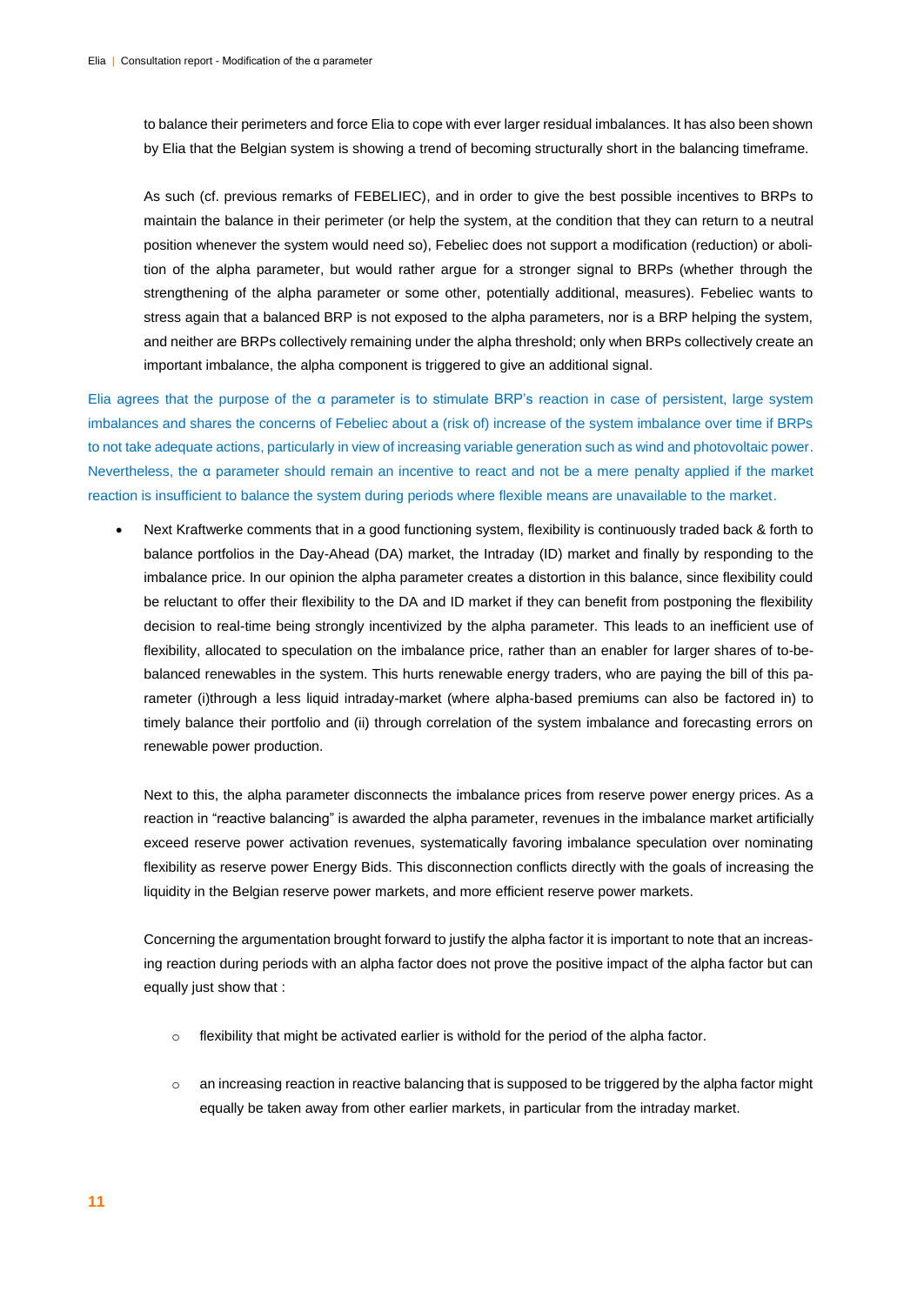o An increasing reaction in reactive balancing might be from flexibility that is not offered on the reserve power market, because the activation price income is higher with the alpha factor.

The imbalance 'market' is a great lever for managing the system imbalance. This does however not mean that it is desirable to maximize this leverage, in any way. The alpha parameter distorts the efficient allocation of flexibility in market as it artificially increases the cost of flexibility for all players in all markets, and limits liquidity growth in the Intraday Market, contracted reserve power, and (non-contracted) Reserve Energy. The complete removal of the alpha parameter will reduce portfolio management costs throughout the energy market and therefore also directly reduce electricity sourcing costs for all consumers. Belgium in particular struggles with structural imbalance resulting from the hourly day market products and low liquidity on the intraday market. We therefore think that more effort to improve both these markets has a significant higher value than an alpha factor that rather shifts flexibility from one market to another.

Elia does not expect the alpha to create market distortions and discourage BRPs to offer flexibility on the day-ahead and intraday markets. The imbalance price, including the α parameter propagates back into the intraday and day-ahead markets and intraday and day-ahead markets should remain equally attractive. In addition, Elia wants to remind that the α parameter aims at limiting the increase in balancing capacity requirements, which removes flexibility from the wholesale market.

Regarding the disconnection of the imbalance prices from the reserve power activation prices, Elia reminds that both prices have different goals: the imbalance price incentivizes BRPs to keep and/or restore system balance of their imbalance price area in accordance with the Electricity Balancing Regulation, while the balancing energy price reflects the price of the marginal bid selected in the uncongested area by the activation optimization function of the EU balancing platform. In addition, Elia also stresses that not all flexibility necessarily qualifies for the product characteristics of aFRR and mFRR. In its design notes for aFRR and mFRR (and in the T&C BSP aFRR currently under public consultation), Elia proposes a market design that maximizes the possibility for BRPs/BSPs to seize opportunities on both the local imbalance "market" and the cross-border balancing energy market, by allowing BSPs to reduce the volume of free bids after balancing energy gate closure time. Thereby, the "competition for liquidity" between these two "markets" is minimized.

 FEBEG remains of the opinion that the alpha component should be removed when its added value cannot be demonstrated. As the need for this incentive is not clearly demonstrated at this moment and in the current market design, it should be put at '0'. Ultimately, FEBEG remains of the opinion that the alpha component should be removed when its added value cannot be clearly demonstrated. At this moment, a cost-benefitanalysis demonstrating the added value of the alpha component is lacking. According to FEBEG, the overall objective should be to design a balancing mechanism that allows to  $-$  to the benefit of the end consumer maintain the balance of the system at the lowest cost. Simply "shifting" a cost within the energy market (in this case, towards the BRP) does not reduce the cost, because in the end the overall system-costs are born by the consumers. A cost-benefit-analysis potentially demonstrating the added value of the alpha component should therefore clearly illustrate the effectiveness and proportionality of the measures.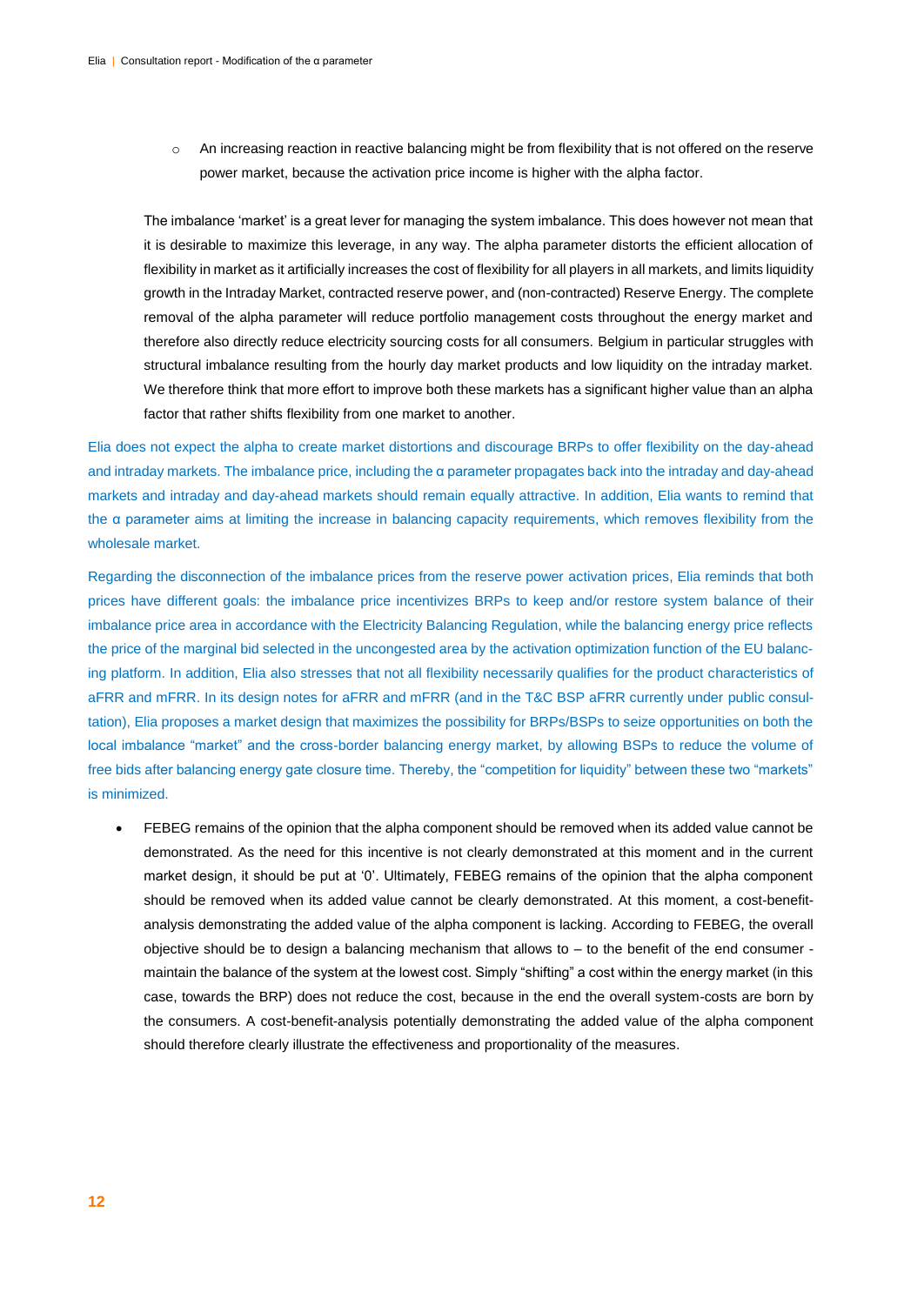On the **effectiveness of the measure**, FEBEG seriously doubts the effectiveness of the alpha component. Indeed, we consider the alpha component to be simply a financial transfer from BRP's to ELIA without bringing a lot of advantages to the system as the BRP's have little means to react on moments of structural imbalances:

- $\circ$  the alpha component results in a leak of liquidity and unreasonably high intraday prices on moments of structural imbalances;
- $\circ$  the obligation to offer CIPU units to the mFRR product in the future in an even more firm way does not allow BRPs to optimally react against the alpha component;
- $\circ$  technical and operational constraints on assets do not always allow for a fast and adequate reaction;
- $\circ$  the discrepancy between the income from marginal mFRR price and imbalance price including the alpha component could have additional perverse effects such as higher mFRR capacity prices and lower liquidity from free mFRR bids from non-CIPU units;
- $\circ$  the alpha component did not initiate any major change in the BRP behaviour and did not lead to investments in flexibility. Several more important factors discourage the BRPs – notwithstanding the alpha component – to investment in flexibility: o the uncertainty and market risk;
- o complexity of the legal and regulatory framework, and product designs;
- o the cannibalization effect as an investment in a flexible asset could jeopardize the profitability;
- o the technical and operational constraints of certain technologies;
- $\circ$  the instability of the legal and regulatory framework (design of the products, European harmonization, new interconnections (NEMO, Alegro, ...)
- o uncertainty on the evolution of balancing prices with the PICASSO and MARI projects which is aggravated through the various derogations for many TSOs, delaying the full implementation of EBGL;
- o huge efforts that are required to develop portfolio of demand response (complexity, operational and administrative burden, reluctancy at customers side, not always strong business case resulting in low profitability, …);
- $\circ$  0  $\ldots$

The first analyses of ELIA backing the proposal for modification of the alpha component are confirming this view:

- $\circ$  the impact of the alpha component on the behaviour of the BRP's cannot be isolated: changing behaviour of BRP's might be induced by other drivers such as increased flexibility means, higher activation prices, bigger share of renewables, better forecasting, etc.
- o at high imbalance price (e.g. > 400 EUR/MWh) further price increase doesn't trigger additional flexibility but just becomes a cost which ultimately be passed on to the end consumer.

To the contrary, FEBEG rather sees the alpha component as a huge entry barrier to new market players, which should be a concern for the regulators as it endangers the competitiveness of the overall Belgian market over the long run. Moreover, FEBEG notes that several important BRPs/suppliers have left the Belgian market in the period.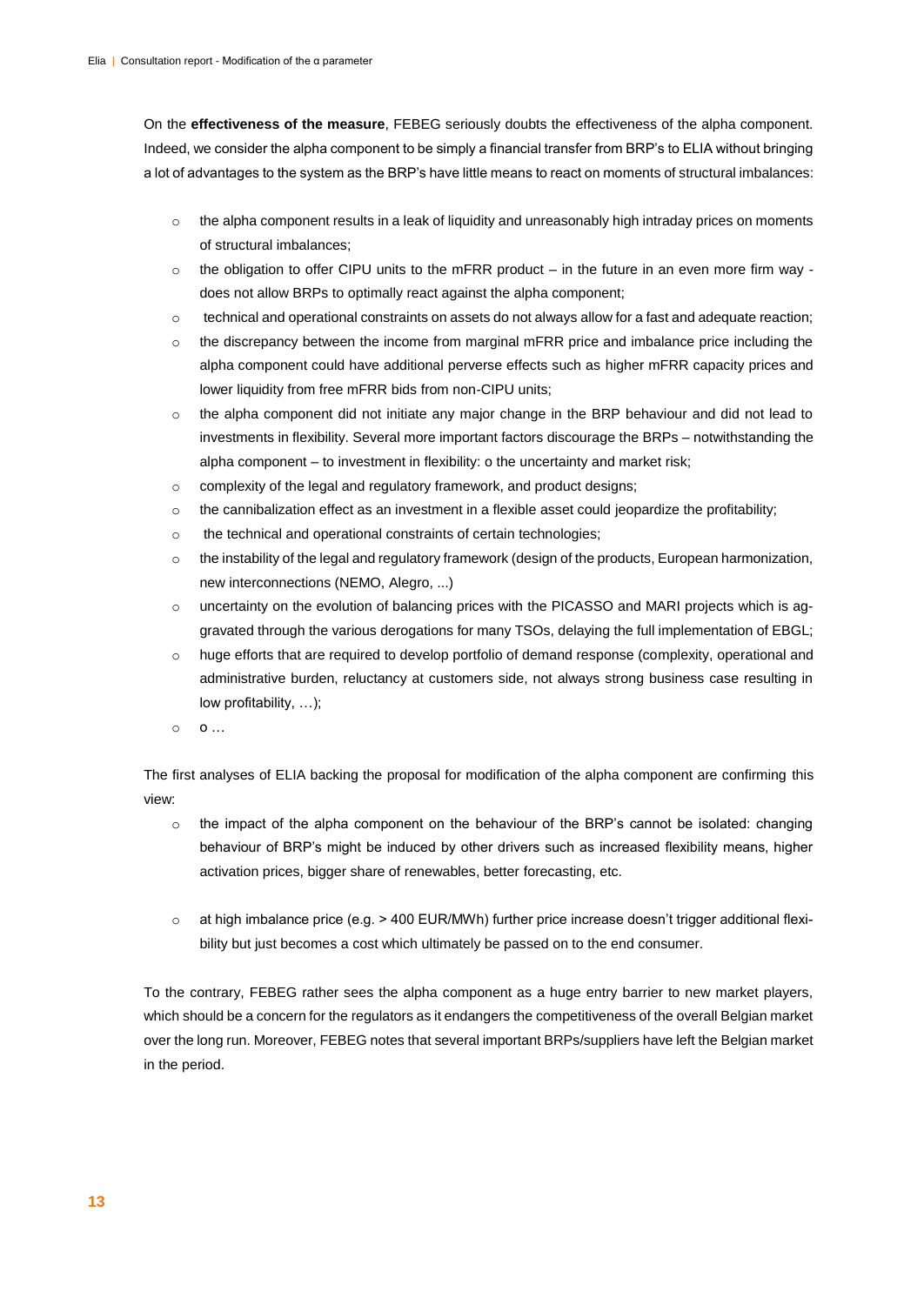Last but not least, as already mentioned several times, the alpha component is a deterrent to the development of competitive PPAs, which is an essential element for further increasing renewables in Belgium. In the underneath overview the additional imbalance cost in EUR/MW is given per technology. The numbers are based on the DA forecast and production numbers from the ELIA website.

Elia takes note of FEBEG's opposition to the α parameter and its request to urgently 'suspend or remove it. Elia refers to the justification and discussions with stakeholders when fortifying the α parameter at the start of 2020. In general, the α parameter is a dissuasive incentive incorporated in the imbalance settlement process to ensure that BRPs maintain their balance and in particular to avoid large and structural imbalances that would otherwise lead to a future increase in reserve capacity needs. During this revision of the α parameter, the calculation of the alpha component was changed, so that stronger incentives are given to BRPs during high and structural imbalances :

- Alpha should respond more quickly to changes in the system imbalance and particularly impact in case of structural system imbalance.
- The impact of the alpha parameter in magnitude should be in proportion to the System Imbalance: the impact of the alpha parameter on the imbalance tariff should be larger for large imbalances than for small imbalances.
- In case of low system imbalances the need for an additional incentive is low therefore the alpha parameter can be low as well.
- In case of extremely high system imbalances the additional incentive of a continuously increasing alpha parameter is limited and should not serve as an unnecessary penalty.

Elia also reminds to the discussions of the first offshore integration study (2.3 GW) which was one of the main drivers to fortify the α parameter. Elia remains convinced that the α parameter provides additional incentives for the BRPs to balance their portfolios and the system. Although it is not possible to isolate the impact of the alpha on the system imbalance, the reaction of BRPs to imbalance prices is a fundamental element of the reactive balancing model, supported by a vast majority of Belgian market parties, and the reinforcement of the imbalance prices can only contribute to the reduction of the system imbalance. Elia also refers to a stable system imbalance during the last years, despite the large increase in variable generation installed. Removing this incentivizing component, *a fortiori* a few months before the connection to the EU balancing platforms and the (desired) tempering of imbalance prices that should result from a better liquidity of the balancing energy markets, does not seem prudent to Elia and is not supported by market parties bearing the costs the of balancing capacity.

It should also be noted also that the alpha does not result in the transfer of costs to every BRP: it only allocates costs to BRPs aggravating the system imbalance, incentivizing them to improve their forecasts, invest in flexibility, etc. rather than socializing additional balancing capacity costs over all consumers.

Finally, FEBEG points to little means available to react on moments of structural imbalances, for various reasons which are listed in its response. Without entering into discussions on these reasons, Elia wants to stress that its proposal for amendment precisely aims at tempering the alpha during such moments of structural imbalances, when imbalance prices will be high.

## **4.2 On the need for a cost and benefit analysis**

 On the proportionality of the measure, FEBEG explains that a proper cost-benefit-analysis should also demonstrate that the cost of the measure leads to an overall reduction of the balancing cost for the end consumer.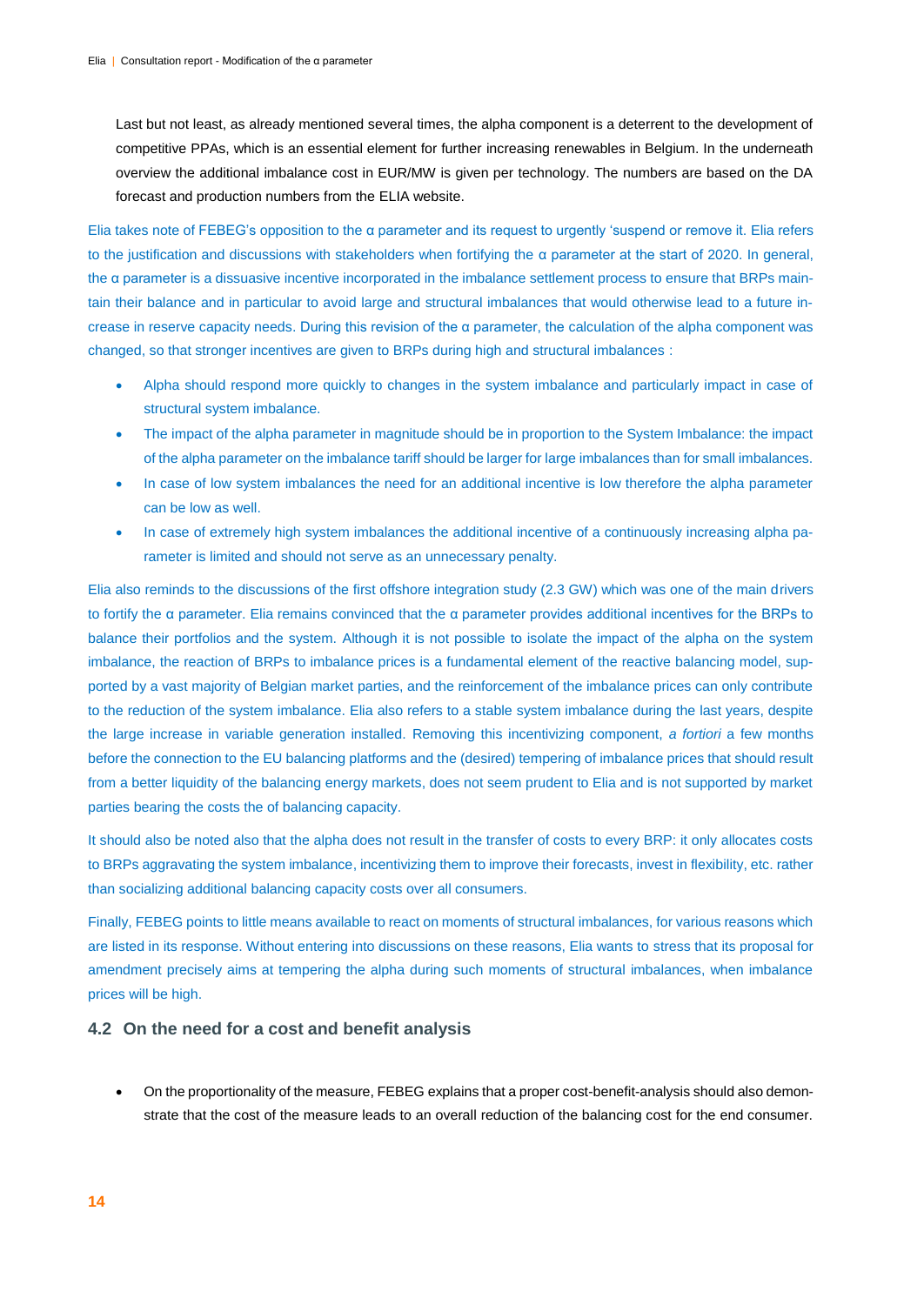In other words, the additional risks/costs for the BRP's should be lower than the risk/cost reduction for ELIA. For the abovementioned reasons, FEBEG remains of the opinion that the added value is not demonstrated and therefore regrets that the alpha component is not removed or put at '0', pending additional analyses or considerations that would demonstrate the added value of the alpha component.

 ODE considers the proposed recalibration as a positive step towards reducing the balancing costs in the short term. The assessment that was performed by Elia clearly shows the imbalance costs have been rising in the past few years. The costs soared in 2021, causing a huge extra financial burden on the BRPs and producers of (renewable) electricity. Although it is positive that the proposed recalibration of the α-parameter is expected to reduce the costs from early 2022, the financial burden of the α-parameter as we witnessed in 2021 is of course, a big burden on our members. By definition, the use of price adders (like the α-parameter) disturbs the market since the imbalance price should reflect the actual scarcity that exists. As we head towards a more integrated system where our balancing market is coupled to neighbouring markets, the α-component again disturbs the market and increases the costs.

The costs and benefits of the added complexity, as well as all the risks involved, that the  $\alpha$ -parameter brings with it, should be thoroughly examined further. A thorough cost-benefit analysis needs to be performed to properly assess:

- If the α-parameter really adds to a stronger reaction of the BRPs
- If the α-component leads to lower costs for the end-user

In other words, are the costs that Elia saves by lowering the need for reserve capacity higher than the costs that are transferred to the BRPs? One does not solve the issue by placing the costs and burdens elsewhere, it just (might) become less visible, but it does not disappear. Any additional costs for renewables, should be avoided, as this would be contradicting to the long term ambitious to move towards a very high share of renewables.

 EDORA explains that « *En attendant une analyse plus détaillée des coûts et bénéfices du paramètre Alpha et de son rapport coût/efficacité relatif dans le maintien à l'équilibre du système, EDORA aurait préféré une mise à zéro au moins temporaire de ce paramètre, mais accueille néanmoins favorablement la proposition de recalibrage avancée par Elia, qu'elle considère comme un pas dans la bonne direction. »*

On the requests for a detailed and cost and benefit analysis of the α parameter of FEBEG, ODE and EDORA: Elia stresses that the assessment attached to the consultation document confirms the positive relation between market reaction and price levels. Although Elia acknowledges in its assessment that it is very difficult, if not impossible, to isolate the effect of the α parameter when assessing market reaction, this positive reaction justifies that an additional price signal given by the α parameter contributes to the system balance.

In contrast, a cost and benefit analysis in which the cost of additional price adders for BRPs is set off against the benefits of the system was not envisioned in this study, and cannot be realized on the short-term. Obviously, a better understanding of market sensitivity to price signal will be integrated in the long term discussions, and where possible in a quantitative way, will be the subject of the long-term discussions.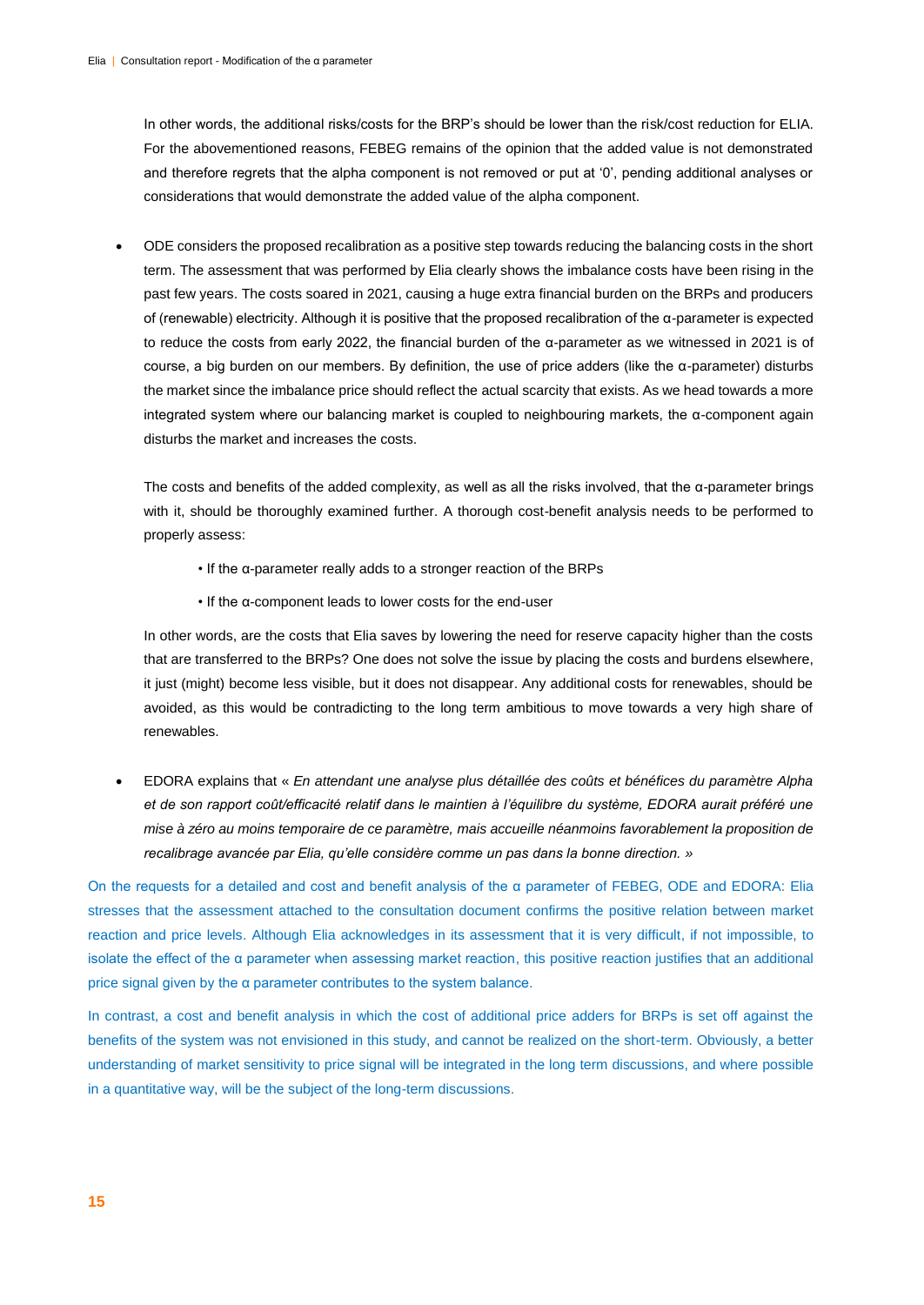On the proportionality of the measure, Elia wants to remark that a fair allocation of costs is also of importance: the BRPs should be incentivized to limit their contribution to the system imbalance and to the cost of balancing capacity (see also reaction in section 4.1).

# **5. Remarks on the need for discussions on long-term modifications**

- EDORA exaplains that : *« EDORA n'en demeure pas moins intéressée et prête à contribuer à une telle analyse en profondeur et estime que, si celle-ci devait conclure à l'inefficacité du paramètre Alpha, elle devrait pouvoir déboucher à terme, sur une suppression définitive ou une révision plus fondamentale de celui-ci.* »
- ODE thinks the discussion about the use of a price adder should definitely be continued, certainly in light of the future developments regarding real-time pricing related to the consumer-centric market design. We are, obviously, against any distortion of the market signals or functioning, especially when this leads to additional burdens (costs, risks) that could slow down or hamper renewable energy expansion.
- FEBEG is looking forward to and is willing to contribute to the in-depth reflections on the future evolution of the imbalance price in 2022 and beyond. This is a very important topic for FEBEG and further discussions should start from basic market principles such as stated above. These are key elements to enable and foster a well-functioning reactive balancing system. FEBEG welcomes and supports the initiatives of ELIA to organize a debate and in-depth reflections on the future of the imbalance price anticipating future market evolutions. FEBEG is also convinced of the need of this debate and is willing to contribute to developing a view on such evolution of the imbalance price.

FEBEG is concerned about the risks linked to arbitrary set imbalance prices. Ideally, the imbalance price reflects as much as possible the real value of energy. An arbitrary set imbalance price – based on administratively set components – might create some undesired effects, such as:

- $\circ$  Distortion of the price signal : indeed, article 44.1(b) Electricity Balancing Guideline (EBGL) states that the imbalance settlement price should reflect the 'real time value of energy'. The real time value of energy naturally takes account of the risk of scarcity. Therefore, if properly set according to the EBGL principles, the imbalance settlement price mechanism should de facto provide an adequate price in situations of scarcity. As a result, adding an administrative component would be distortive since it would reduce the ability of imbalance prices to effectively reflect the real time value of the energy and would jeopardize the proper signaling function of an efficient imbalance settlement price. It would create counter-incentives and thus trigger inefficient behavior by BRPs.
- Distortion of the level playing field between countries : in addition, since the imbalance settlement harmonization proposal recently proposed by ENTSO-E did not provide any harmonized methodology for such an administrative scarcity component, FEBEG is concerned to see national uncoordinated adders to be developed. The EBGL foresees an integrated balancing market. Implementing such administrative component in a non-coordinated way would lead to different imbalance price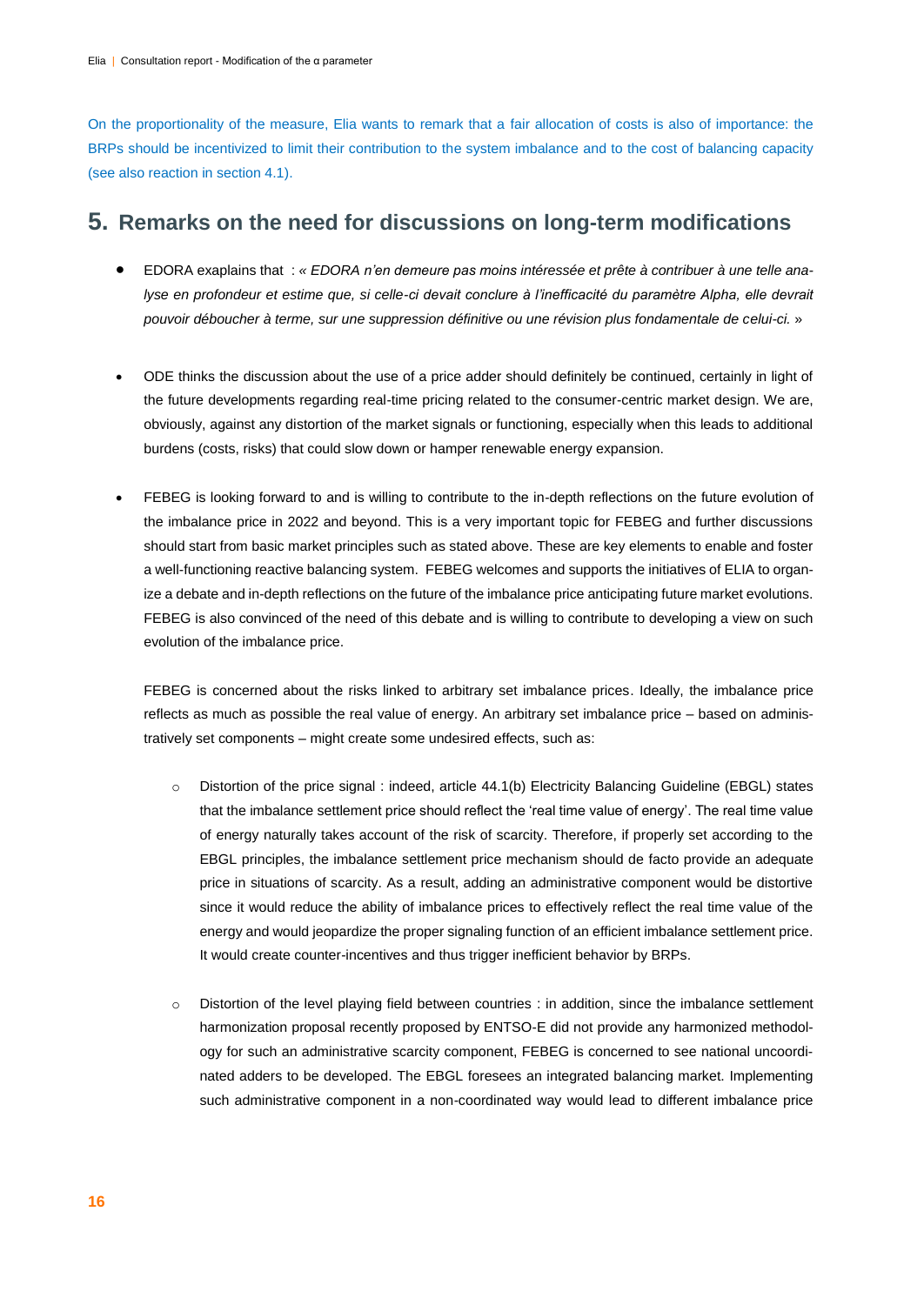behavior with similar imbalance volumes in the different control areas. This would be a threat to level playing field in the European electricity markets.

o Contradictory to measures to reduce the occurrence of price spikes : the Pricing Proposal currently under consultation by ENTSO-E introduces the new concept of a Balancing Energy Pricing Period (BEPP). One of the objectives to introduce the BEPP is to reduce the occurrence of price spikes. FEBEG questions why on the one hand measures are being formulated to suppress the real-time value of energy, while on the other hand 'incentivizing components' such as the alpha component are necessary to artificially increase the imbalance settlement price. It would be more efficient, more market-based and more transparent to avoid all such artificial interventions into the balancing prices and instead allow the market to function properly.

FEBEG emphasizes the importance of a stable imbalance price design. Investments in flexibility means require a favourable investment climate. To create such a climate, several conditions need to be fulfilled. A stable and foreseeable regulatory framework is in this respect a 'condition sine qua non': therefore, FEBEG urges for a stable imbalance price design reflecting as much as possible real-time value of energy in the market. An imbalance price which needs to serve other objectives than just reflecting the value of energy in the market risks to have to be adjusted frequently in function of the objectives to be met and risks to become very complex as unintended side-effects need to be managed, which is already the case with the alpha component. The addition of adders obviously creates additional administrative burdens as it will require further tweaking: these adaptations triggers long and difficult discussions on the identification and the magnitude of the parameter to be changed. This results in complexity, uncertainty and changing market circumstances which will discourage - rather than encourage investments - in flexibility means.

- BOP explains that in the longer term, the alfa parameter should be revisited and re-discussed in a profound way for several reasons:
	- o to make sure the design is optimally fitted for the purpose, i.e. providing the right incentives to BRPs to better balance their portfolios. If however, due to other (more structural) concerns in the flexibility market, BRPs are technically not capable of perfectly balancing their portfolio, the alfa component merely serves as a financial punishment, rather than an incentive. In the end, any cost resulting from a suboptimal balancing market design will be translate into a cost for the consumer;
	- $\circ$  to create a more stable design, including elements that go beyond the imbalance price, that can last for many years. A proper working balancing and flexibility market will be crucial to integrate large amounts of renewable capacity and to facilitate a successful energy transition in general. Short term and temporary modifications are not helpful in creating a stable market environment. Long term visibility and stability are however essential to attract investments in flexibility and improve the balancing means in the market. The academic literature is not supportive of administrative price-adders, and on the contrary argues for a harmonised real-time price;